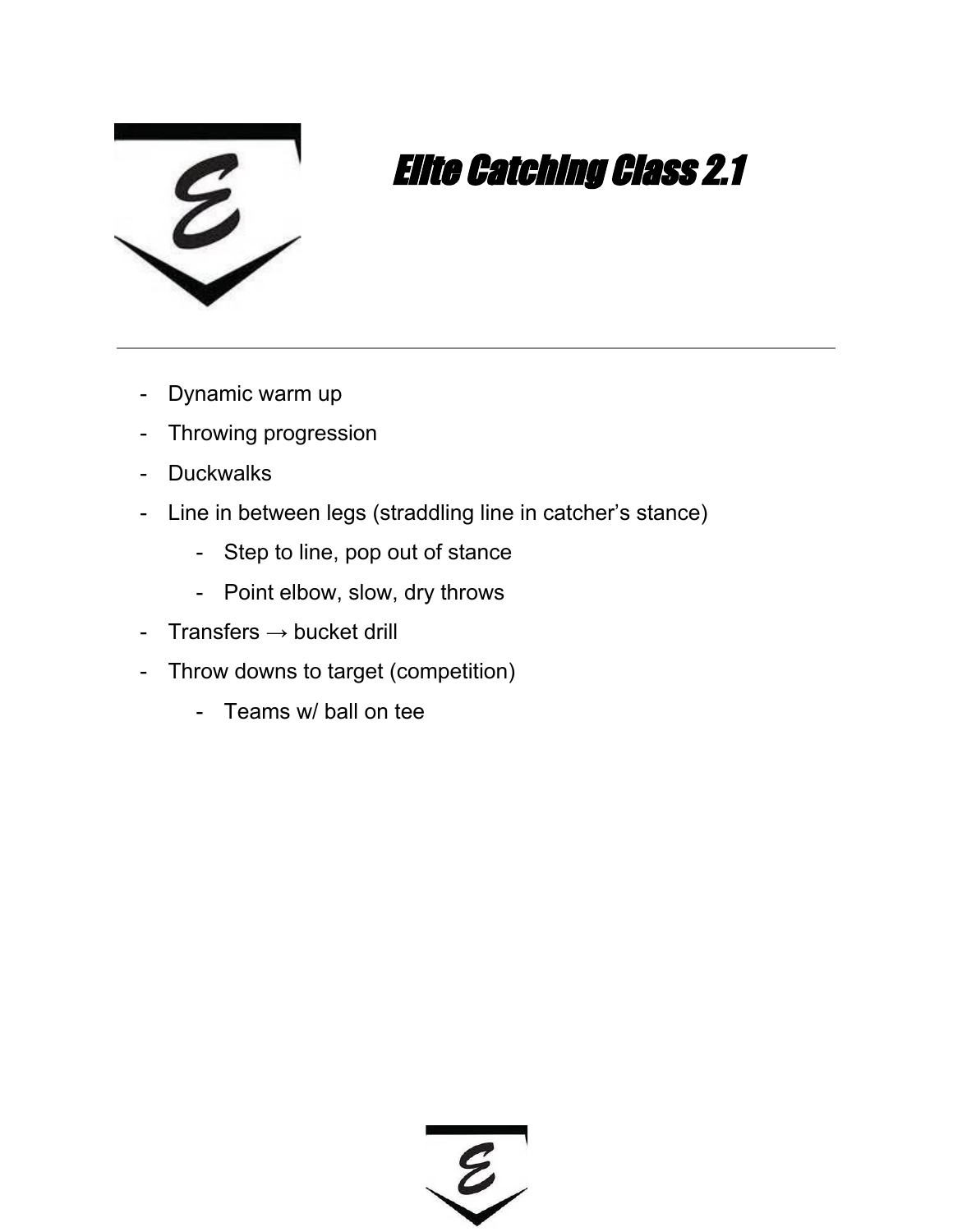

- Dynamic warm up
- Throwing progression
- Talk about commanding the field
- Set up infield- have catcher call the plays
	- Being loud
- Bunt angles
	- Throws to bases
	- Spin on 3B line

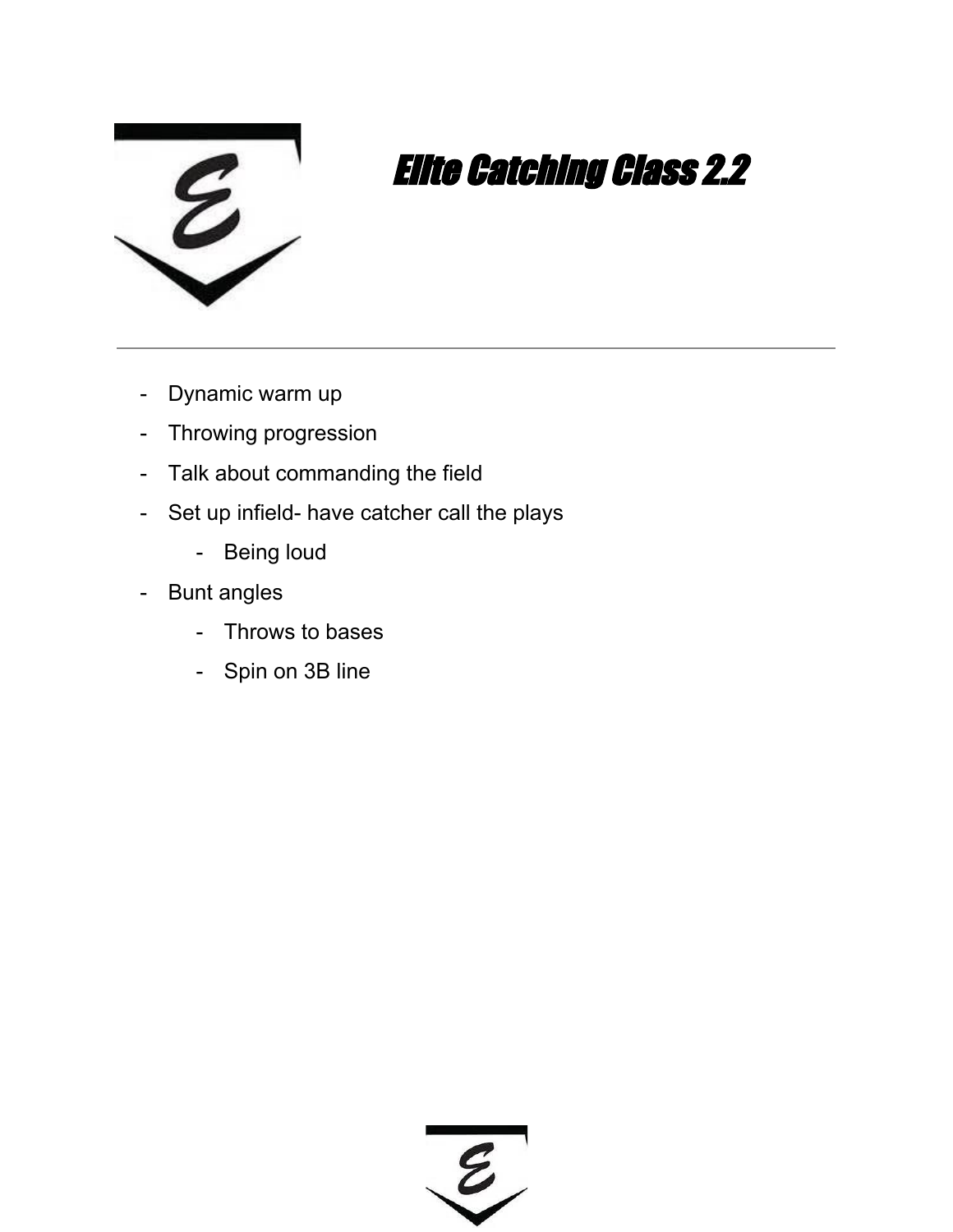

- Getting back to first on pick off
	- Foot
	- Dive back
- Stealing second
	- delayed steals
- Sliding
	- Pop up
	- Slide by
- Deciding which slide
- Suicide vs. safety squeeze
	- Bunting and running
- Catching
	- Throwing progression
	- Foul ball drill, finding back stop